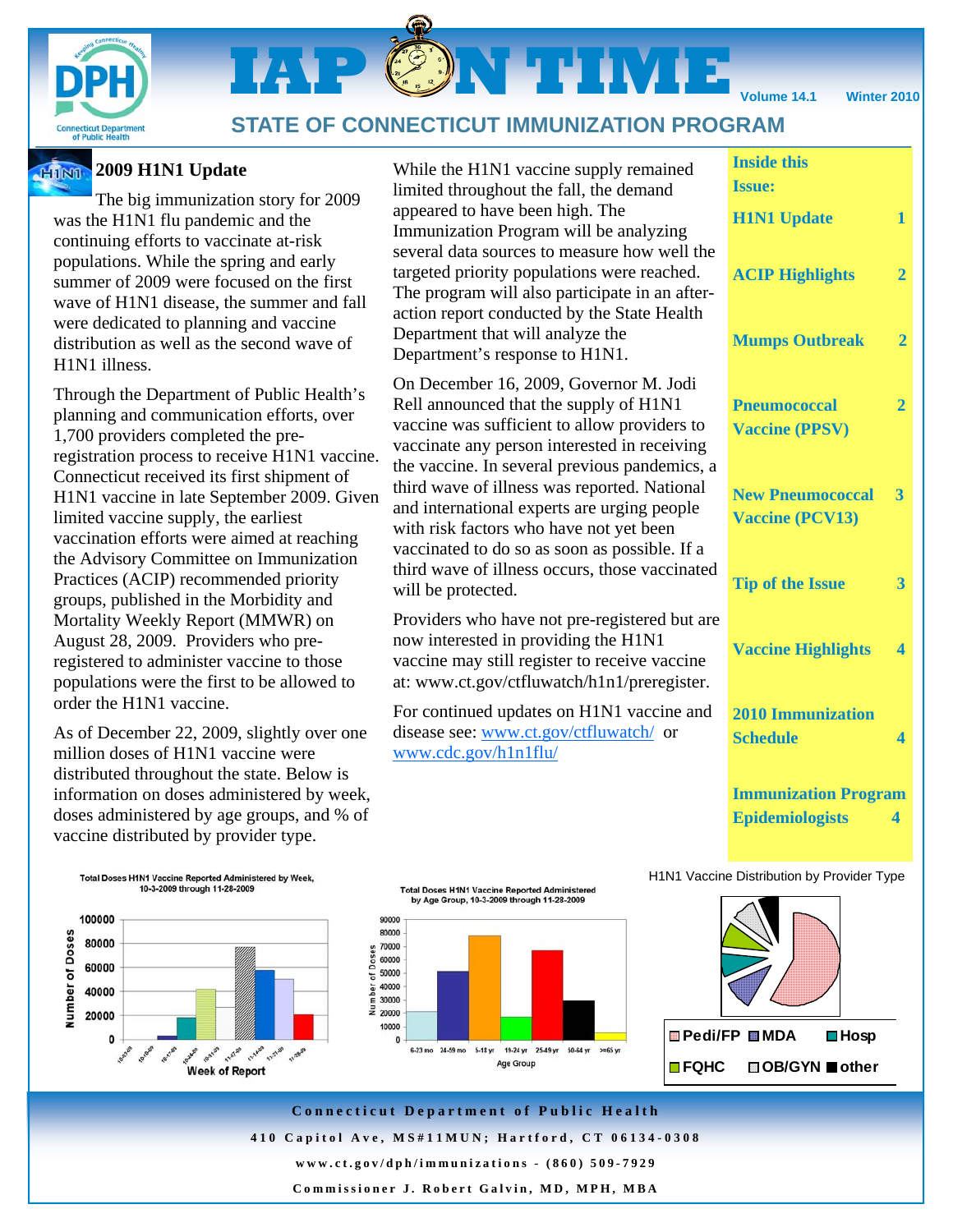



## **ACIP Highlights**

The Advisory Committee on Immunization Practices (ACIP) held its final meeting for

2009 in Atlanta on October 21 and 22. The meeting produced several new and updated recommendations. These recommendations are provisional until they are reviewed by the Director of CDC and published in the Morbidity and Mortality Weekly Review (MMWR). Provisional and final recommendations may be found at http:// www.cdc.gov/vaccines/recs/acip/

Topics addressed at the meeting were:



- **Schedules:** The committee voted to approve the 2010 vaccine schedules both for children and adolescents and for adults. Each will contain minor changes and updates from the previous year's edition.
- **General Recommendations:** After discussing the incorporation into the General Recommendations of previously free-standing, but non-vaccine specific, ACIP statements on Adolescent and Adult Vaccination Principles, the General Recommendations Work Group summarized revisions to the document. These include small changes to the sections on combination vaccines, timing and spacing, storage and handling,

and syncope. The committee voted to accept the final document with the understanding that several outstanding issues, (e.g. vaccination of persons with altered immunocompetence,) will be resolved prior to publication.



• **Yellow Fever:** The committee approved an updated yellow fever statement in light of evolving epidemiologic and adverse event data. Changes will affect indications, contraindications and precautions, and the vaccine's adverse event profile.

**Pneumococcal:** The committee reviewed epidemiologic data regarding invasive pneumococcal disease in children, herd immunogenicity and cost-effectiveness data on the forthcoming 13-valent pneumococcal conjugate vaccine, and discussed proposed recommendations for incorporating it into the routine and catch-up childhood schedules.

The next ACIP meeting is scheduled for February 24- 25, 2010.

### **Mumps Outbreak**

An outbreak that began in a summer camp in New York has grown to become the largest U.S. mumps outbreak since 2006, when a resurgence of mumps produced 6,584 cases. As of October 30, 2009 a total of 179 cases had been identified in New York and New Jersey, and an additional 15 cases had been reported from Canada. The outbreak primarily has affected members of a tradition-observant religious community; median age of the patients is 14 years, and 83% are male. Three persons have been hospitalized. (See MMWR: http://www.cdc.gov/ mmwr/preview/mmwrhtml/mm58d1112a1.htm? s cid=mm58d1112a1 e

#### **Providers Should Offer Pneumococcal Vaccine Too**

Many severe pneumococcal infections can be prevented through vaccination. Pneumococcal infections co-infections have been identified as an important contributor to some severe and fatal cases of 2009 H1N1 influenza virus infection. Importantly, however, approximately 70 million persons with existing pneumococcal polysaccharide vaccine (PPSV) indications are unvaccinated. In November

2009, CDC recommended that, while vaccinating against influenza, providers should administer PPSV to all people with existing indications according to current ACIP recommendations.

This is important because people with existing indications are not only at increased risk for pneumococcal disease, but are also at increased risk for serious complications from influenza (See CDC guidance: http://www.cdc.gov/h1n1flu/vaccination/ provider/provider\_pneumococcal.htm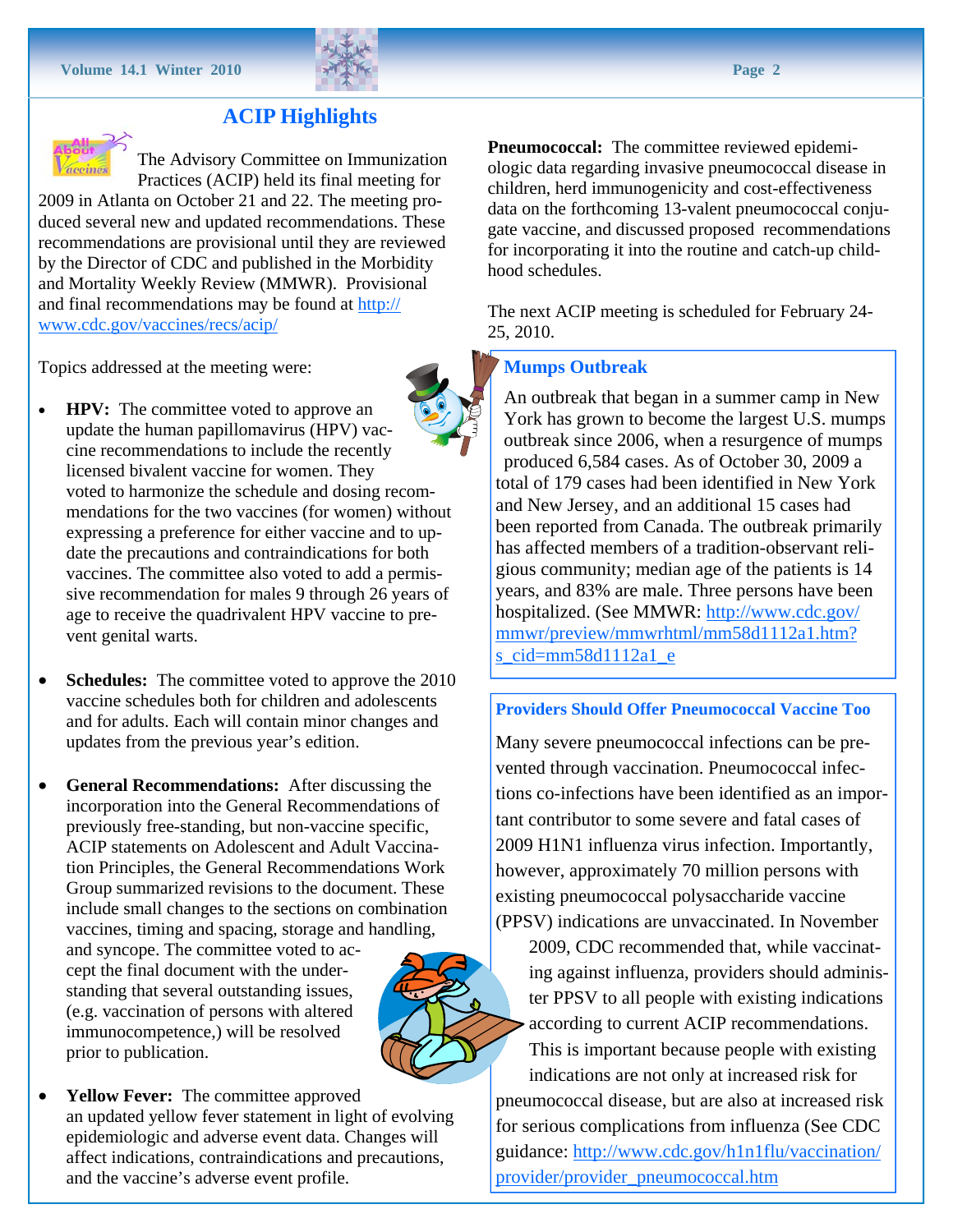**Bridgeport**  Joan Lane 203-372-5503

**Danbury**  Irene Litwak 203-730-5240

**Hartford**  Tish Rick Lopez Sandra Abella 860-547-1426 x7048

**Ledge Light**  Martin Tolentino Katie Baldwin 860-448-4882 x356

**Naugatuck Valley**  Elizabeth Green 203-881-3255

**New Britain**  Ramona Anderson 860-612-2777

> **New Haven**  Jennifer Hall 203-946-7097

> **Norwalk**  Pam Bates 203-854-7728

> **Stamford**  Cinthia Vera 203-977-5098

**Torrington**  Sue Sawula 860-489-0436

**Waterbury**  Randy York 203-346-3907

**West Haven**  Betty Murphy 203-937-3665

**Windham**  Andrea Rosario 860-423-4534

**Other areas**  Deborah Alvarenga 860-509-7241

#### **New and Improved Pneumococcal Conjugate Vaccine on Horizon**

Invasive pneumococcal disease (IPD) is a major cause of meningitis, pneumonia and bacteremia in children. The Pneumococcal Conjugate Vaccine 7-valent (PCV7), brand name Prevnar, has had a huge impact on the reduction of IPD cases since it was licensed nine years ago. In fact, cases of IPD caused by the serotypes in PCV7 vaccine have been virtually wiped out since the introduction of PCV7 to the market in February of 2000.

The cases being seen now are due to infection by other serotypes *not* in PCV7, with the majority of cases being caused by serotype 19A. *(See table below.)* The vaccine manufacturer, Pfizer, formerly Wyeth Pharmaceuticals, has a new vaccine that is expected to be licensed soon that will include all PCV7 serotypes plus 6 others (PCV13) including the most prevalent culprit, 19A. Last year, 44% of all cases of IPD in children <5 years of age were due to serotype 19A.



#### **Invasive Pneumococcal Disease among children <5 years of age, Connecticut,**

**2000-2008**

| Year | <b>PCV7 sero-</b><br>types* | PCVE13 se-<br>rotypes** | <b>Serotype</b><br>19a | Non-Vaccine/<br>Unknown serotypes | <b>Total No. of</b><br><b>Cases</b> |
|------|-----------------------------|-------------------------|------------------------|-----------------------------------|-------------------------------------|
| 2000 | 87                          | 96                      | $\overline{2}$         | 14                                | 110                                 |
| 2001 | 42                          | 55                      | 3                      | 8                                 | 63                                  |
| 2002 | 24                          | 36                      | 6                      | 8                                 | 44                                  |
| 2003 | 7                           | 23                      | 7                      | 14                                | 37                                  |
| 2004 | 3                           | 20                      | 8                      | 12                                | 32                                  |
| 2005 | 0                           | 27                      | 19                     | 16                                | 43                                  |
| 2006 | 4                           | 28                      | 22                     | 17                                | 45                                  |
| 2007 | 0                           | 24                      | 19                     | 12                                | 36                                  |
| 2008 | 4                           | 21                      | 16                     | 15                                | 36                                  |

*\*PCV7 vaccine: Includes serotypes 4, 6B, 9V, 14, 18C, 19F, 23F*

*\*\*PCV13 vaccine: Includes serotypes 1, 3, 4, 5, 6A, 6B, 7F, 9V, 14, 18C, 19A, 19F, 23F \*\*\* Total column is equal to PCV13 column and other/unknown column*

### **TIP OF THE ISSUE**

#### **Did you use PedVax Hib or Comvax?**

- Many practices used PedVax Hib or Comvax that only needed 2 doses for the primary series.
- When dose #1 was Pedvax or Comvax and dose #2 was ActHib the child appeared to be all set with the primary series.
- However, those children are actually not well protected since they lack the basic primary series. (ActHib requires a 3-dose primary series.)
	- o Check out the Pink Book's chapter on Hib, pages 78-82 for more info: www.cdc.gov/vaccines/pubs/pinkbook/downloads/hib.pdf